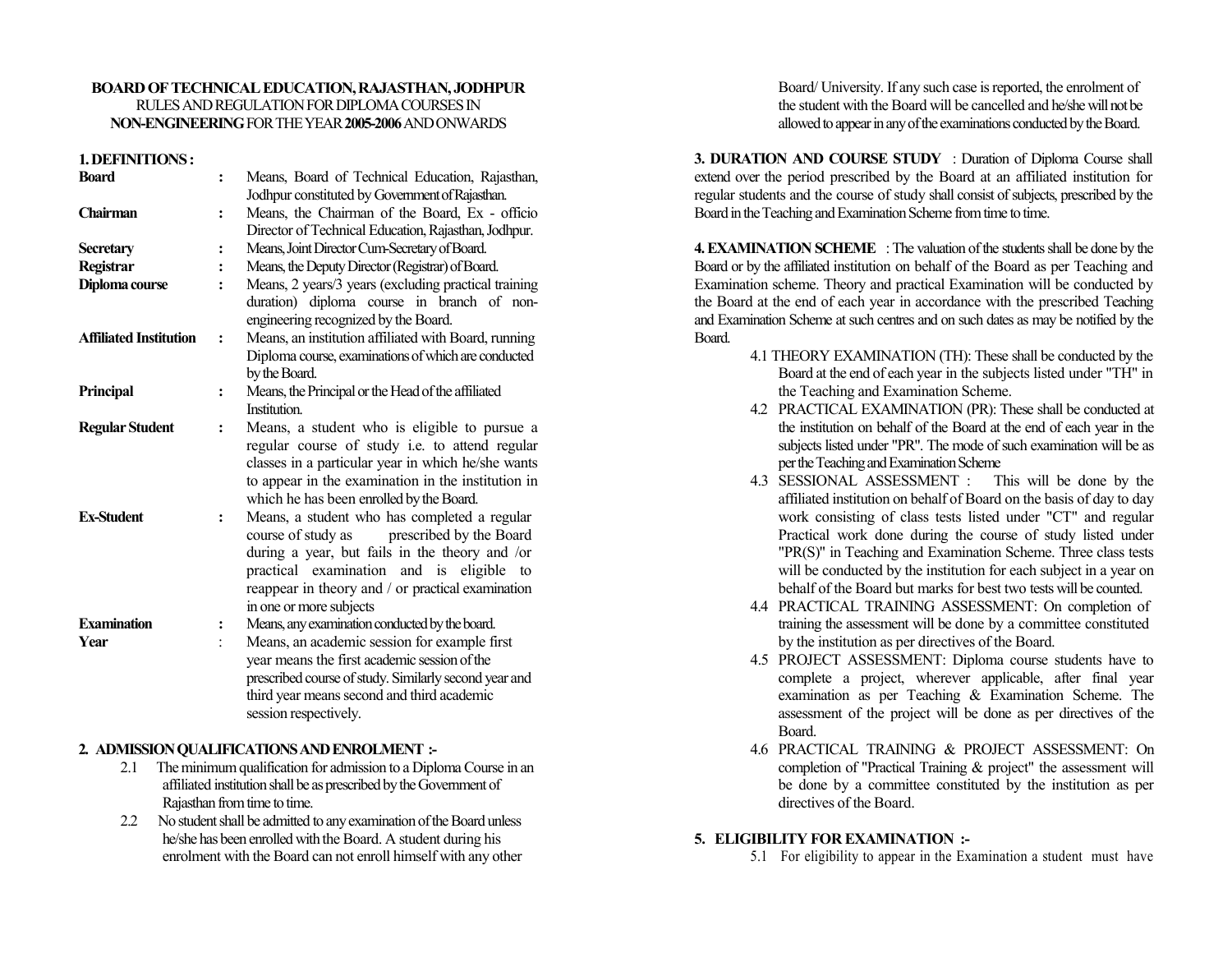attended at least 75% of the lectures delivered in each subject during the year and must also have attended at least 75% of the practicals conducted in each subject during the year. The deficiency in attendance in theory classes to the extent of 5% may be condoned by the Principal and an additional 5% by the Chairman for specific reason.

- 5.2 A student who does not fulfill the prescribed condition as mentioned in 5.1 shall not be allowed to appear in the examination. The detention orders shall be issued by the Head of the Institution on behalf of the Board.
- 5.3 A student who is not eligible to appear in the examination under regulation 5.1 shall repeat the course of study as a regular student. Such students shall not be permitted, where applicable, to keep term in the next higher class.
- 5.4 CHECK POINT:
	- 5.4.1 A two/three year Diploma course student has to pass Diploma course by the end of four/six academic years respectively from the year of enrolment failing which his/her enrolment with the Board will automatically be cancelled.
	- 5.4.2 Three Year Diploma: A student has to pass all the subjects of first year and Second year by the end of fourth academic year except under rule 6.8 from the year of enrolment failing which his/ her enrolment with the Board will automatically be cancelled.
	- 5.4.3 Two Year Diploma : A student has to pass all the subjects of first year by the end of second academic year except under rule 6.8 from the year of enrolment failing which his/ her enrolment with the Board will automatically be cancelled.
- 5.5 Time limit to pass all subjects of Diploma course will not be extended for any punishment by the institution and for the punishment awarded by the Board for the use of unfair means in the examination.

# **6. PASSIG STADARDS:-**

- 6.1 33% marks in each theory examination in the subjects listed under "TH" in the Teaching and Examination Scheme.
- 6.2 45% marks in each practical examination in the subjects listed under "PR" in the Teaching & Examination Scheme.
- 6.3 45% marks in consolidated sessionals  $[PR(S) + CT]$  of all subjects listed under "PR(S)" and "CT" in the Teaching and Examination Scheme.
- 6.4 Deficiency to the extent of 5 marks in a subject (TH, PR and consolidated sessionals) and up to 10 marks in a year may be

condoned by the chairman. Deficiency will not be condoned in more than two subjects in a year. The student whose deficiency in a subject has been condoned will be deemed to have passed the subject. Condonation will be given first in consolidated sessionals then in practical and lastly in theory subject/ subjects. Condonation marks will be awarded to a student in the eligible subject/ subjects only after he/she has passed all the remaining subjects of the concerned year.

- 6.5 A Diploma student who passes in all subjects in first/ second year shall be promoted to second/ third yearrespectively.
- 6.6 A Diploma student, who fails in consolidated sessional of any year will not be promoted to higher class. Such student will be declared failed and he/she will have to repeat the year in which he/she fails in consolidated sessionals as a regular student.
- 6.7 A Diploma student who passes in consolidated sessionals but fails in Theory/ Practical examination in first/ second year in not more than two subjects, (Theory and Practical of a subject will be treated as one subject) will be allowed to keep term in second/ third year respectively He/she will be allowed to reappear as Ex student in these subjects in the next year examination as and when held.
- 6.8 A Diploma student who passes in consolidated sessionals of final year but fails in Theory/ Practical Examination of final year will be allowed to reappear in a special examination for final year to be conducted after suitable interval.
- 6.9 Only those diploma students who have passed all Theory/ Practical subjects other than final year shall be allowed in the special examination for final year.
- 6.10 The special examination will be treated as part of the regular examination.
- 6.11 A Diploma student who passes in consolidated sessionals but fails in more than two subjects of first /second year Theory /Practical examination, is not eligible to keep term in the next higher class but may reappear in TH/PR or both as Ex-student in the subject/ subjects in which he/she fails in next year examination as and when held.
- 6.12 A Diploma student who reappear in Theory/Practical examination as Ex-student will retain full credit of consolidated sessional marks and marks of Theory /Practical examination for subject/Subjects in which he/she does not reappear.